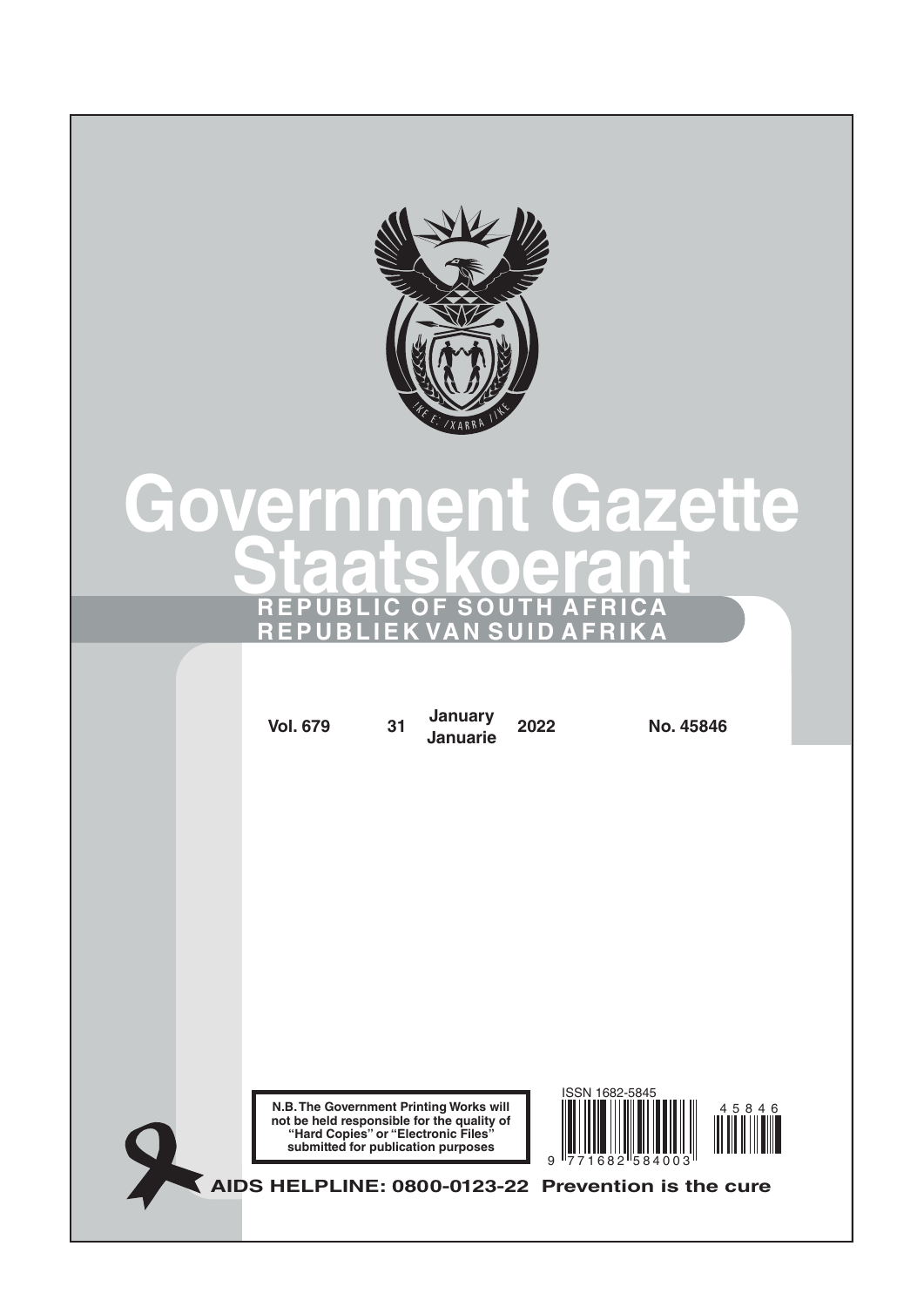## **IMPORTANT NOTICE:**

**The GovernmenT PrinTinG Works Will noT be held resPonsible for any errors ThaT miGhT occur due To The submission of incomPleTe / incorrecT / illeGible coPy.**

**no fuTure queries Will be handled in connecTion WiTh The above.**

### **Contents**

|                                               |                                                                                                                                                                                                                                                       | Gazette | Page |  |  |  |  |
|-----------------------------------------------|-------------------------------------------------------------------------------------------------------------------------------------------------------------------------------------------------------------------------------------------------------|---------|------|--|--|--|--|
| No.                                           |                                                                                                                                                                                                                                                       | No.     | No.  |  |  |  |  |
| GOVERNMENT NOTICES • GOEWERMENTSKENNISGEWINGS |                                                                                                                                                                                                                                                       |         |      |  |  |  |  |
|                                               | Higher Education and Training, Department of / Hoër Onderwys en Opleiding, Departement van<br>National Qualifications Framework Act (67/2008), as amended: Call for comments on the proposed Occupational Qualifications for Registration on<br>45846 |         |      |  |  |  |  |
| 1712                                          |                                                                                                                                                                                                                                                       |         |      |  |  |  |  |
|                                               |                                                                                                                                                                                                                                                       |         |      |  |  |  |  |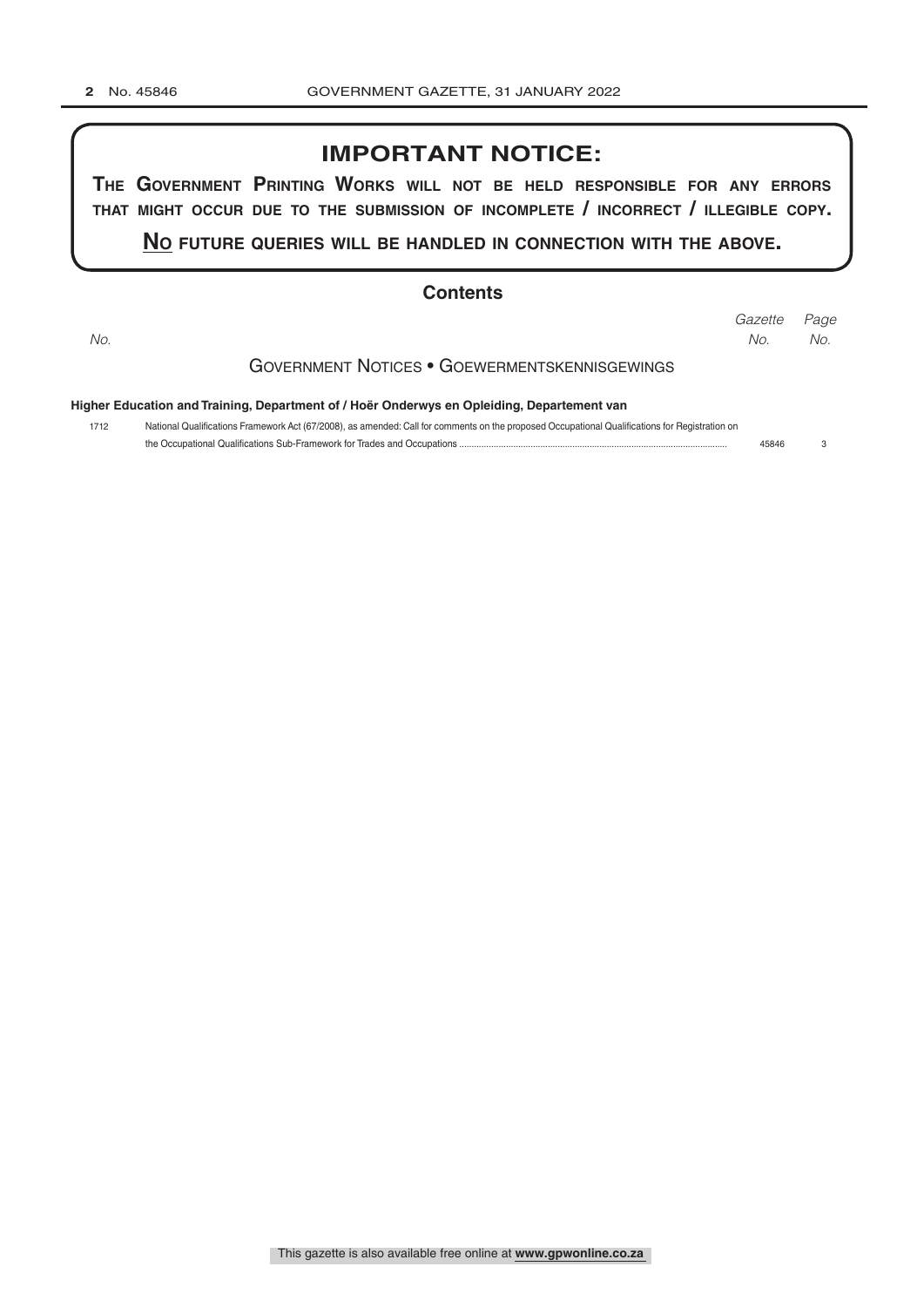## Government Notices • Goewermentskennisgewings

#### **DEPARTMENT OF HIGHER EDUCATION AND TRAINING**

**NO. 1712 31 January 2022**

#### QUALITY COUNCIL FOR TRADES AND OCCUPATIONS

No.**01/12** Date**: 01 December 2021**

National Qualifications Framework Act, 2008 (Act 67 of 2008), as amended

## **CALL FOR COMMENTS ON THE PROPOSED OCCUPATIONAL QUALIFICATIONS FOR REGISTRATION ON THE OCCUPATIONAL QUALIFICATIONS SUB-FRAMEWORK FOR TRADES AND OCCUPATIONS**

I, Vijayen Naidoo, Chief Executive Officer (CEO) of the Quality Council for Trades and Occupations (QCTO), hereby publish the following 23 Occupational Qualifications and Part-Qualifications for public comments in terms of Section 27 (h) (iv) of the National Qualifications Framework Act, 2008, as amended, and the Skills Development Act 97 of 1998, as amended, in terms of Section 26 H (3) (C):

| <b>No</b>        | Qualification               | Qualification                         | <b>NQF</b>     | <b>Credit</b> | <b>Curriculum</b>    | <b>Field Name</b>                                   | <b>Sub Field Name</b>                       |
|------------------|-----------------------------|---------------------------------------|----------------|---------------|----------------------|-----------------------------------------------------|---------------------------------------------|
|                  | <b>Type</b>                 | <b>Name</b>                           | Level          | s             | Code                 |                                                     |                                             |
| 1.               | Occupational<br>Certificate | Correctional<br>Services<br>Manager   | 6              | 289           | 134914-000-00-<br>00 | Military<br>Law,<br>Science<br>and<br>Security      | Safety in Society                           |
| 2.               | Occupational<br>Certificate | Park Ranger                           | 5              | 240           | 213307-000-00-<br>00 | Agriculture<br>and<br>Nature<br>Conservation        | Nature<br>Conservation                      |
| 3.               | Occupational<br>Certificate | Field Ranger                          | 5              | 100           | 213307-000-00-<br>01 | Agriculture<br>and<br>Nature<br>Conservation        | Nature<br>Conservation                      |
| 4.               | Occupational<br>Certificate | Anti-Poaching<br>Ranger               | $\overline{5}$ | 105           | 213307-000-00-<br>02 | Agriculture<br>and<br><b>Nature</b><br>Conservation | <b>Nature</b><br>Conservation               |
| $\overline{5}$ . | Occupational<br>Certificate | Sports<br>Administrator               | $\overline{5}$ | 188           | 143105-000-00-<br>00 | <b>Culture and Arts</b>                             | Sports                                      |
| 6.               | Occupational<br>Certificate | Sport Talent<br>Scout                 | 5              | 59            | 143105-000-00-<br>01 | <b>Culture and Arts</b>                             | Sports                                      |
| $\overline{7}$ . | Occupational<br>Certificate | <b>Tyre Retreader</b><br>and Repairer | 3              | 136           | 714101-001-00-<br>00 | Manufacturing,<br>Engineering and<br>Technology     | Engineering<br>and<br><b>Related Design</b> |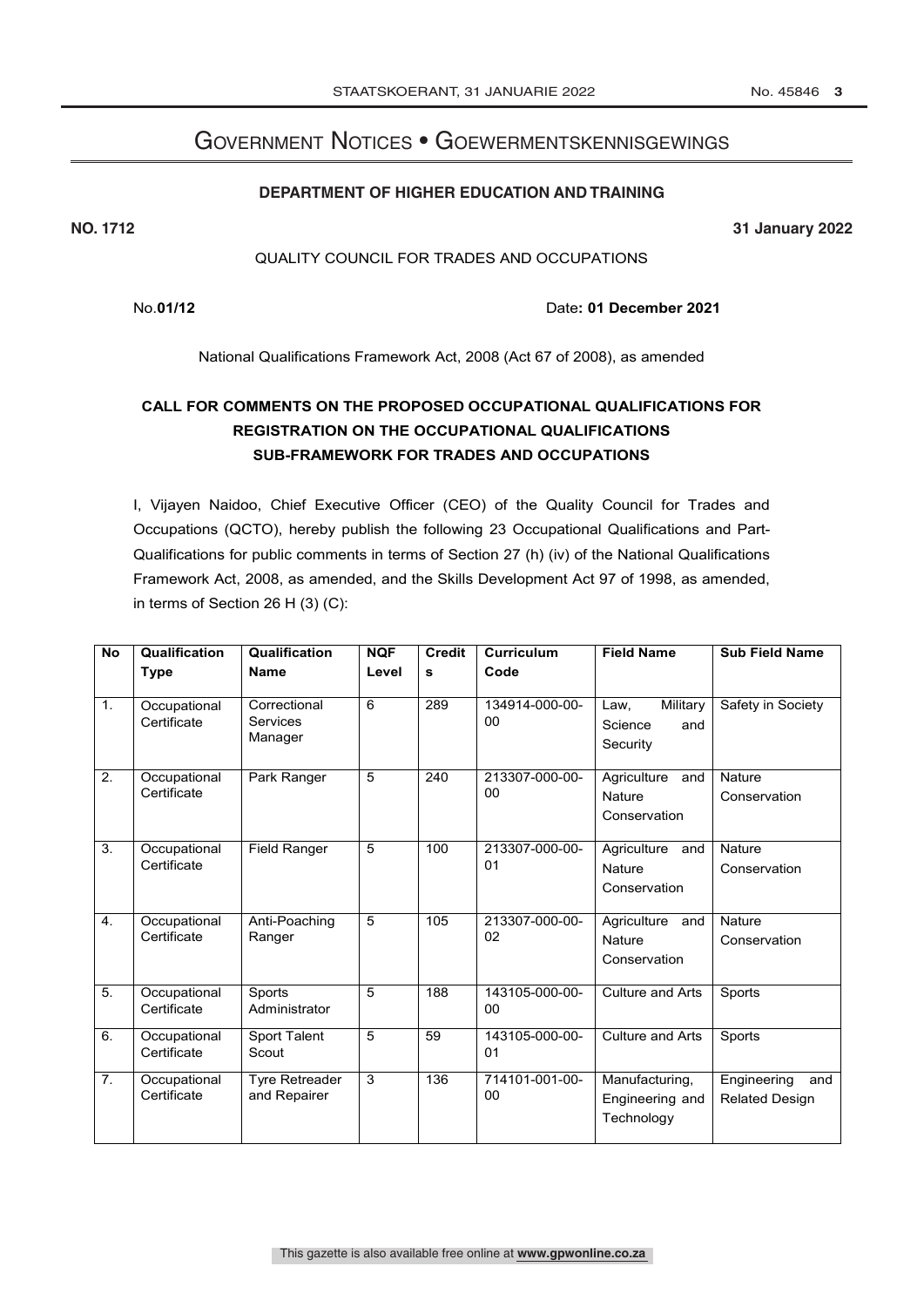| No                | Qualification               | Qualification                                            | <b>NQF</b>              | <b>Credit</b>   | Curriculum               | <b>Field Name</b>                                              | <b>Sub Field Name</b>                                           |
|-------------------|-----------------------------|----------------------------------------------------------|-------------------------|-----------------|--------------------------|----------------------------------------------------------------|-----------------------------------------------------------------|
|                   | <b>Type</b>                 | <b>Name</b>                                              | Level                   | s               | Code                     |                                                                |                                                                 |
| 8.                | Occupational<br>Certificate | Tyre Retreader                                           | $\overline{2}$          | 52              | 714101-001-00-<br>01     | Manufacturing,<br>Engineering and<br>Technology                | Engineering<br>and<br><b>Related Design</b>                     |
| 9.                | Occupational<br>Certificate | Tyre Repairer                                            | $\overline{3}$          | $\overline{52}$ | 714101-001-00-<br>02     | Manufacturing,<br>Engineering and<br>Technology                | Engineering<br>and<br><b>Related Design</b>                     |
| 10.               | Occupational<br>Certificate | Wheel and Tyre<br>Serviceperson                          | $\overline{3}$          | 130             | 832910-001-00-<br>$00\,$ | Manufacturing,<br>Engineering and<br>Technology                | Engineering<br>and<br><b>Related Design</b>                     |
| $\overline{11}$ . | Occupational<br>Certificate | Wheel and Tyre<br>Fitter                                 | $\overline{2}$          | 48              | 832910-001-00-<br>01     | Manufacturing,<br>Engineering and<br>Technology                | Engineering<br>and<br><b>Related Design</b>                     |
| $\overline{12}$ . | Occupational<br>Certificate | <b>Wheel Aligner</b>                                     | $\overline{3}$          | 62              | 832910-001-00-<br>02     | Manufacturing,<br>Engineering and<br>Technology                | Engineering<br>and<br><b>Related Design</b>                     |
| 13.               | Occupational<br>Certificate | <b>Traffic Officer</b>                                   | 6                       | 371             | 541201-000-01-<br>00     | Military<br>Law,<br>Science<br>and<br>Security                 | Safety in Society                                               |
| 14.               | Occupational<br>Certificate | Tuned<br>Percussion<br>Instrument<br>Maker               | $\overline{4}$          | 183             | 661201-001-00-<br>00     | <b>Culture and Arts</b>                                        | Music                                                           |
| 15.               | Occupational<br>Certificate | Marimba Tuner                                            | $\overline{\mathbf{4}}$ | 115             | 661201-001-00-<br>01     | Culture and Arts                                               | Music                                                           |
| 16.               | Occupational<br>Certificate | Marimba Maker<br>and Repairer                            | 3                       | 61              | 661201-001-00-<br>02     | Culture and Arts                                               | Music                                                           |
| 17.               | Occupational<br>Certificate | Steelpan Maker<br>and Tuner                              | $\overline{\mathbf{4}}$ | 85              | 661201-001-00-<br>03     | <b>Culture and Arts</b>                                        | Music                                                           |
| 18.               | Occupational<br>Certificate | Environmental<br>Impact &<br>Restoration<br>Practitioner | 6                       | 270             | 214302-001-00-<br>00     | Physical,<br>Mathematical,<br>Computer<br>and<br>Life Sciences | Environmental<br>Sciences                                       |
| 19.               | Occupational<br>Certificate | Commercial<br>Housekeeper                                | $\overline{4}$          | 186             | 515103-000-00-<br>$00\,$ | Services                                                       | Hospitality,<br>Tourism,<br>Travel,<br>Gaming<br>and<br>Leisure |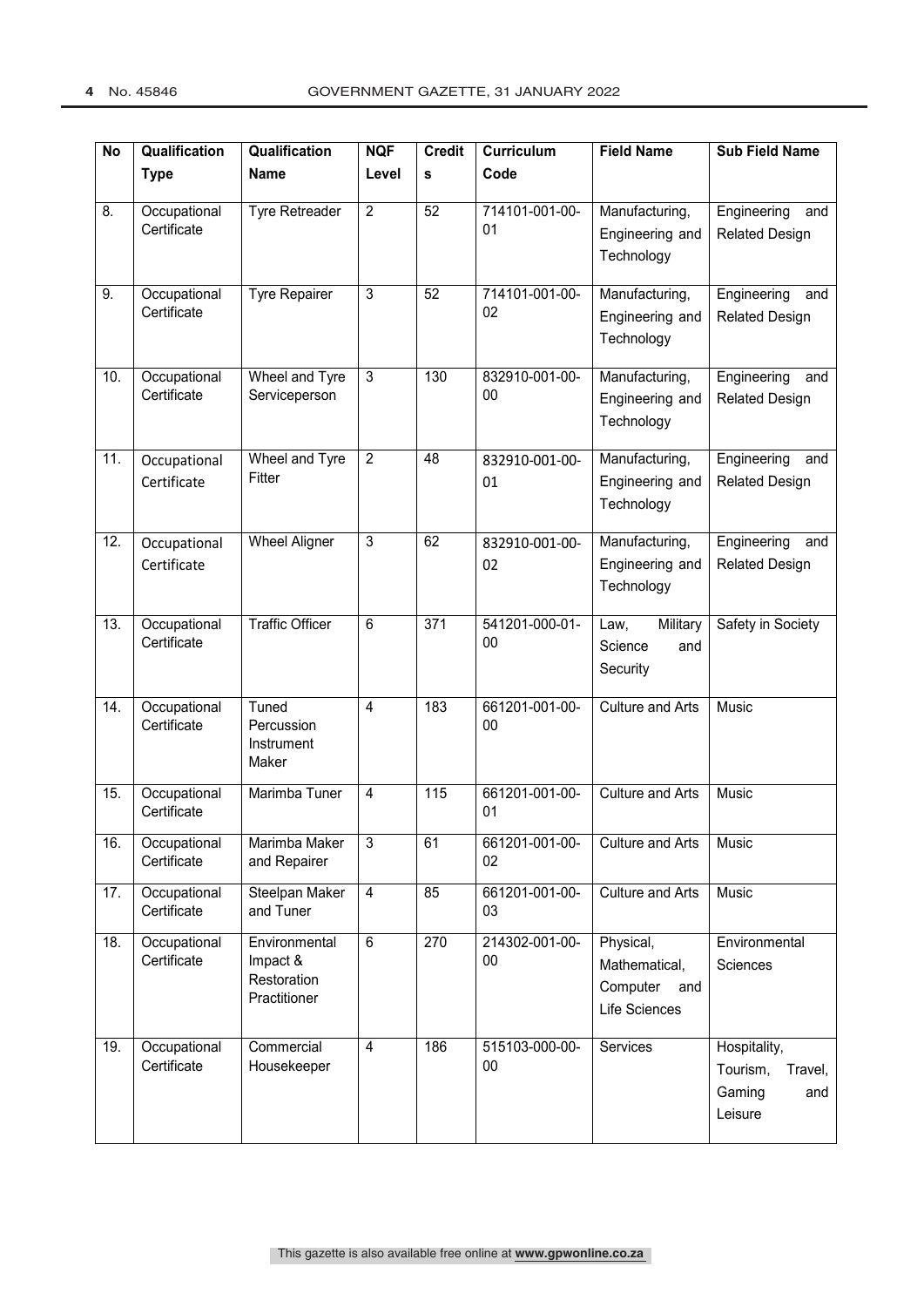| <b>No</b> | Qualification               | Qualification                       | <b>NQF</b>     | <b>Credit</b> | <b>Curriculum</b>    | <b>Field Name</b>              | <b>Sub Field Name</b>                                           |
|-----------|-----------------------------|-------------------------------------|----------------|---------------|----------------------|--------------------------------|-----------------------------------------------------------------|
|           | <b>Type</b>                 | <b>Name</b>                         | Level          | s             | Code                 |                                |                                                                 |
| 20.       | Occupational<br>Certificate | Room Attendant                      | $\overline{4}$ | 84            | 515103-000-00-<br>01 | <b>Services</b>                | Hospitality,<br>Tourism,<br>Travel,<br>Gaming<br>and<br>Leisure |
| 21.       | Occupational<br>Certificate | Public Area<br>Cleaner              | $\overline{4}$ | 74            | 515103-000-00-<br>02 | <b>Services</b>                | Hospitality,<br>Tourism,<br>Travel,<br>Gaming<br>and<br>Leisure |
| 22.       | Occupational<br>Certificate | Hospitality<br>Laundry<br>Assistant | $\overline{4}$ | 64            | 515103-000-00-<br>03 | <b>Services</b>                | Hospitality,<br>Tourism,<br>Travel,<br>Gaming<br>and<br>Leisure |
| 23.       | Occupational<br>Certificate | E-Waste<br>Operations<br>Controller | 4              | 167           | 311906-001-00-<br>00 | Human<br>and<br>Social Studies | Environmental<br><b>Relations</b>                               |

Details on the abovementioned qualifications are obtainable from the QCTO website. To access the QCTO website please go to www.qcto.org.za, click on Services, click on Registered Qualifications, then click on Qualifications for Public Comment. You will find details on the specific Qualifications Gazetted for public comments.

Three documents per qualification will be found:

- (a) Qualification Document;
- (b) Curriculum Document; and
- (c) External Assessment Specifications Document

Please take note that the public comments are on the Qualification Document. The Qualification Document needs to be read in the context of the supporting documents provided i.e. the Curriculum Document as well as the External Assessment Specifications Document.

All interested persons and organizations are invited to comment on the qualifications on this notice in writing. Comments should include the name of the person or organization as well as contact details such as postal address, telephone number, fax number and email address. Comments must be emailed to publiccomments@qcto.org.za .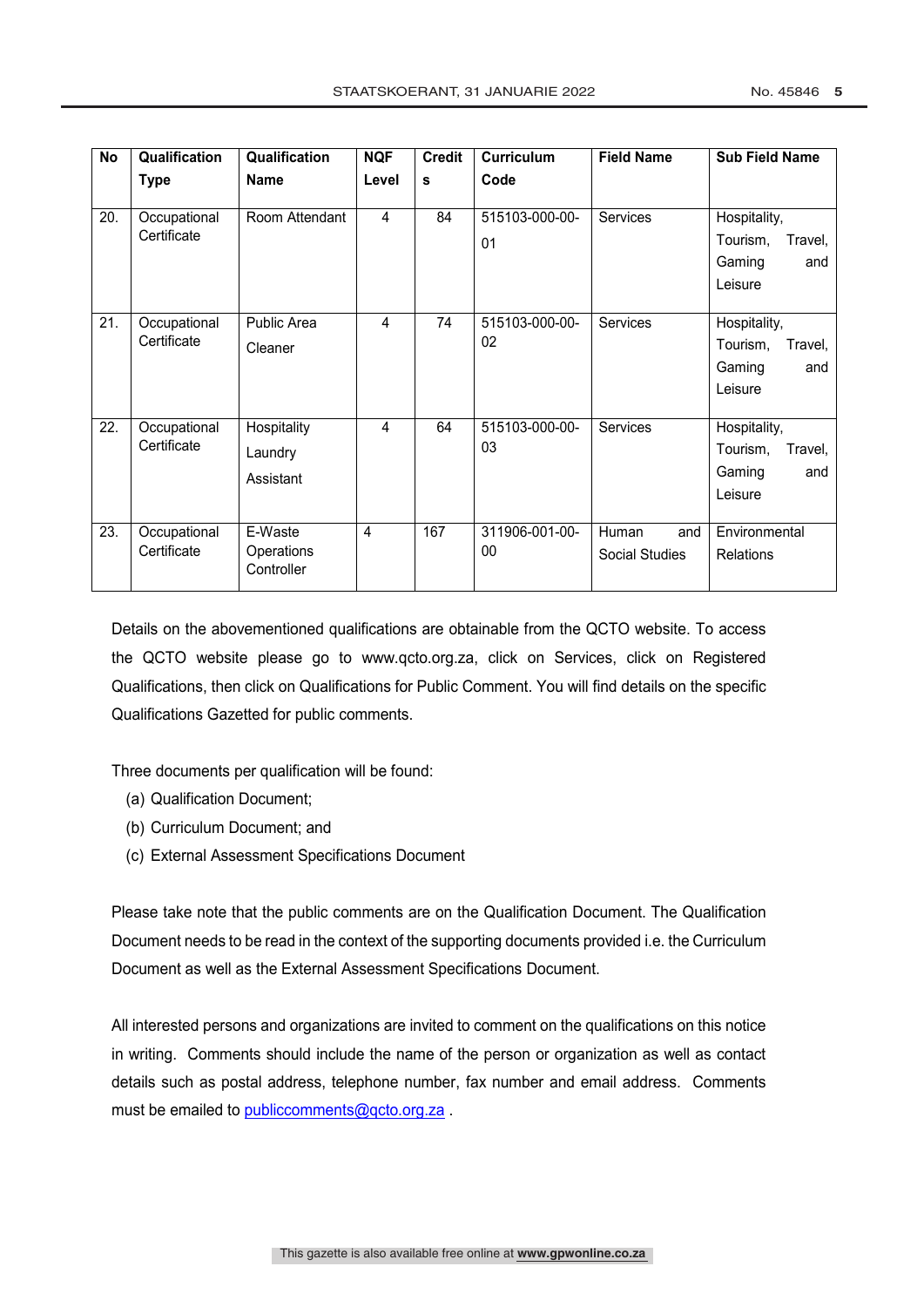Comments should reach the QCTO within 21 days after the publication of this notice.

Kind Regards,

 $\overline{\mathscr{C}}$ 

**Mr. V Naidoo Chief Executive Officer (CEO): Quality Council for Trades and Occupations (QCTO) Date:** 18/01/2022